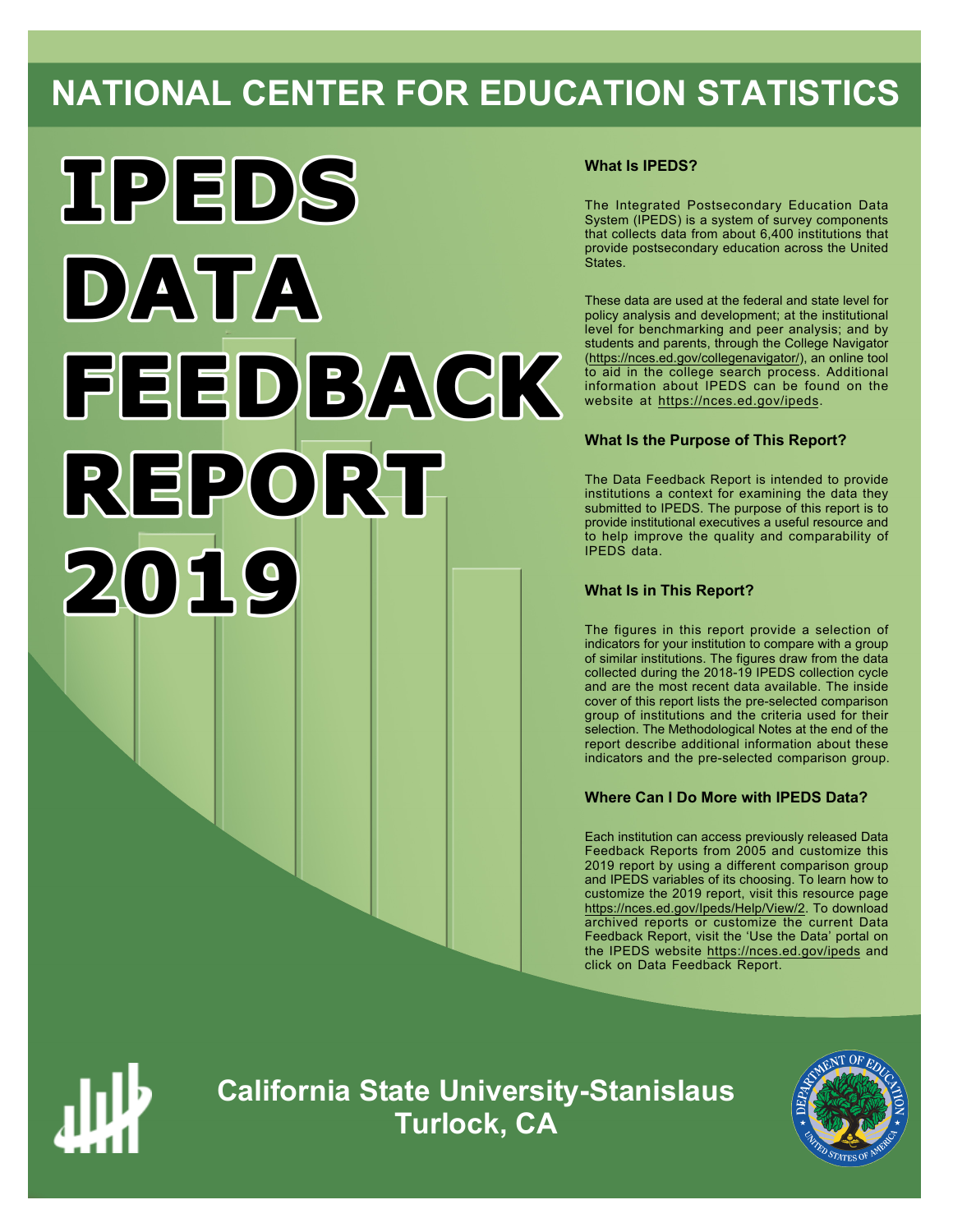# **COMPARISON GROUP**

Comparison group data are included to provide a context for interpreting your institution's statistics. If your institution did not define a custom comparison group for this report by July 13, 2018 NCES selected a comparison group for you. (In this case, the characteristics used to define the comparison group appears below.) The Customize Data Feedback Report functionality on the IPEDS Data Center at this provided link [\(https://nces.ed.gov/ipeds/datacenter/](https://nces.ed.gov/ipeds/datacenter/)) can be used to reproduce the figures in this report using different peer groups.

Using some of your institution's characteristics, a group of comparison institutions was selected for you. The characteristics include Carnegie Classification of Masters Colleges and Universities (larger programs), public and enrollment of a similar size. This comparison group includes the following 32 institutions:

- Austin Peay State University (Clarksville, TN)
- Bridgewater State University (Bridgewater, MA)
- California State University-Bakersfield (Bakersfield, CA) Central Connecticut State University (New Britain, CT)
- Central Washington University (Ellensburg, WA)
- Coastal Carolina University (Conway, SC)
- College of Charleston (Charleston, SC)
- College of Staten Island CUNY (Staten Island, NY)
- CUNY Lehman College (Bronx, NY)
- Eastern Washington University (Cheney, WA)
- Fort Hays State University (Hays, KS)
- Kean University (Union, NJ)
- Radford University (Radford, VA)
- Saint Cloud State University (Saint Cloud, MN)
- Slippery Rock University of Pennsylvania (Slippery Rock, PA)
- Sonoma State University (Rohnert Park, CA)
- Southeast Missouri State University (Cape Girardeau, MO)
- Southeastern Louisiana University (Hammond, LA)
- Southern Connecticut State University (New Haven, CT)
- Stockton University (Galloway, NJ)
- Tarleton State University (Stephenville, TX)
- The University of West Florida (Pensacola, FL)
- University of Alaska Anchorage (Anchorage, AK)
- University of Central Missouri (Warrensburg, MO)
- University of Houston-Downtown (Houston, TX)
- University of Northern Iowa (Cedar Falls, IA)
- University of Wisconsin-La Crosse (La Crosse, WI)
- University of Wisconsin-Oshkosh (Oshkosh, WI)
- University of Wisconsin-Whitewater (Whitewater, WI)
- Western Carolina University (Cullowhee, NC)
- William Paterson University of New Jersey (Wayne, NJ)
- Youngstown State University (Youngstown, OH)

#### **The figures in this report have been organized and ordered into the following topic areas:**

| 1) Admissions (only for non-open-admissions schools) | Fig. 1 and 2                               | Pg. 3             |
|------------------------------------------------------|--------------------------------------------|-------------------|
| 2) Student Enrollment                                | Fig. 3 and 4                               | Pq. 3 and 4       |
| 3) Awards                                            | Fig. 5                                     | Pg. 4             |
| 4) Charges and Net Price                             | Fig. 6 and 7                               | Pg. 4             |
| 5) Student Financial Aid                             | Fig. 8 and 9                               | Pg. 5             |
| 6) Military Benefits*                                | [No charts applicable]                     |                   |
| 7) Retention and Graduation Rates                    | Fig. 10, 11, 12, 13, 14, 15, 16, 17 and 18 | Pg. 5, 6, 7 and 8 |
| 8) Finance                                           | Fig. 19 and 20                             | Pg. 9             |
| 9) Staff                                             | Fig. 21 and 22                             | Pg. 9             |
| 10) Libraries*                                       | Fig. 23 and 24                             | Pg. 10            |

\*These figures only appear in customized Data Feedback Reports (DFR), which are available through Use the Data portal on the IPEDS website.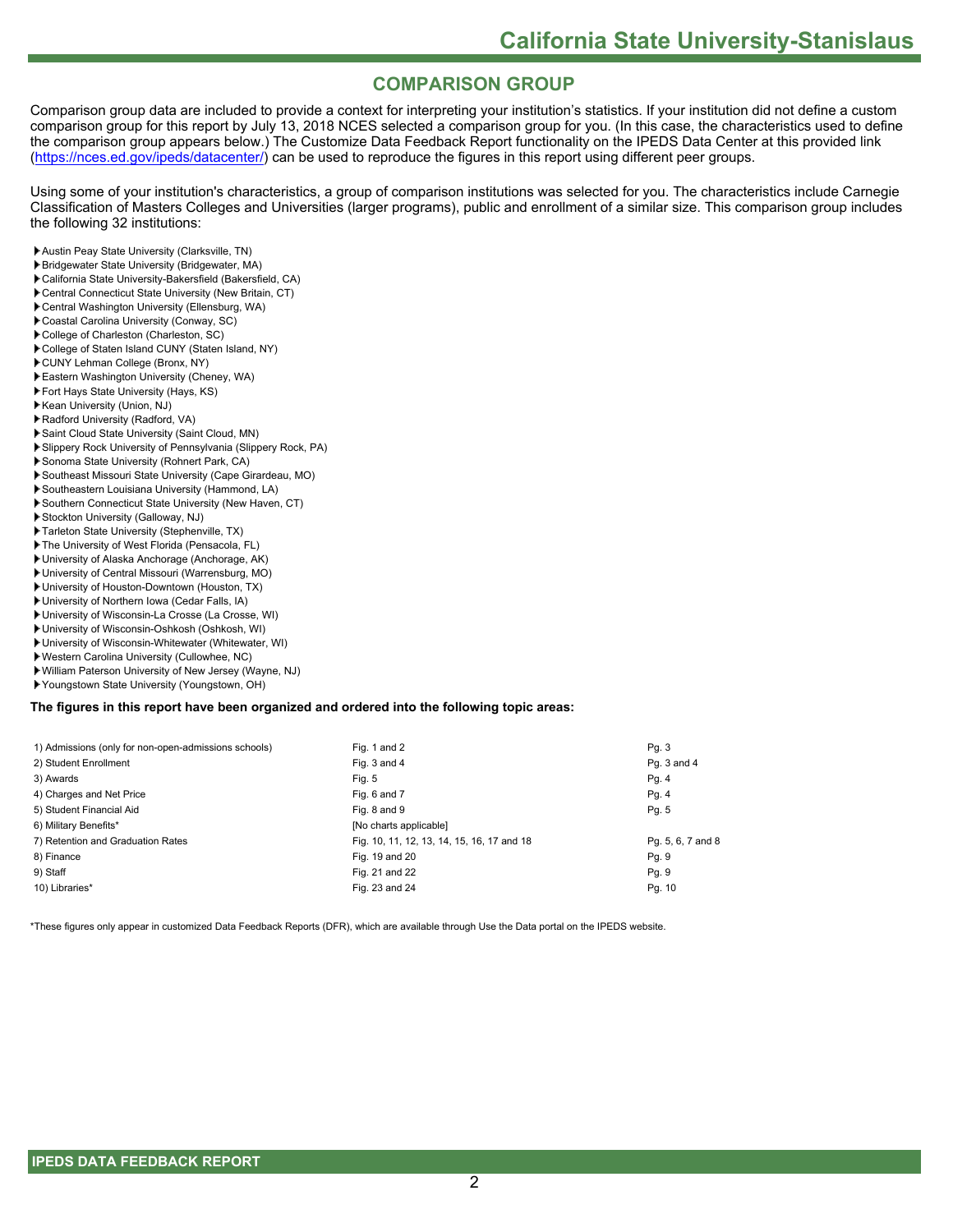**Figure 1. Number of first-time undergraduate students who applied, were admitted, and enrolled full and part time: Fall 2018**



NOTE: Admissions data are presented only for institutions that do not have an open admission policy, and apply to first-time, degree/certificate-seeking undergraduate students only. For details, see the Methodological Notes. N is the number of institutions in the comparison group.

SOURCE: U.S. Department of Education, National Center for Education Statistics, Integrated Postsecondary Education Data System (IPEDS): Winter 2018-19, Admissions component.





NOTE: Admissions data are presented only for institutions that do not have an open admission policy, and apply to first-time, degree/certificate-seeking undergraduate students only. For details, see the Methodological Notes. See 'Use of Median Values for Comparison Group' for how median values are determined. N is the number of institutions in the comparison group.

SOURCE: U.S. Department of Education, National Center for Education Statistics, Integrated Postsecondary Education Data System (IPEDS): Winter 2018-19, Admissions component.

# **Figure 3. Percent of all students enrolled, by race/ethnicity, and percent of students who are women: Fall 2018**



**Your institution** Comparison Group Median (N=32)

NOTE: For more information about disaggregation of data by race and ethnicity, see the Methodological Notes. Median values for the comparison group will not add to 100%. See 'Use of Median Values for Comparison Group' for how median values are determined. N is the number of institutions in the comparison group.

SOURCE: U.S. Department of Education, National Center for Education Statistics, Integrated Postsecondary Education Data System (IPEDS): Spring 2019, Fall Enrollment component.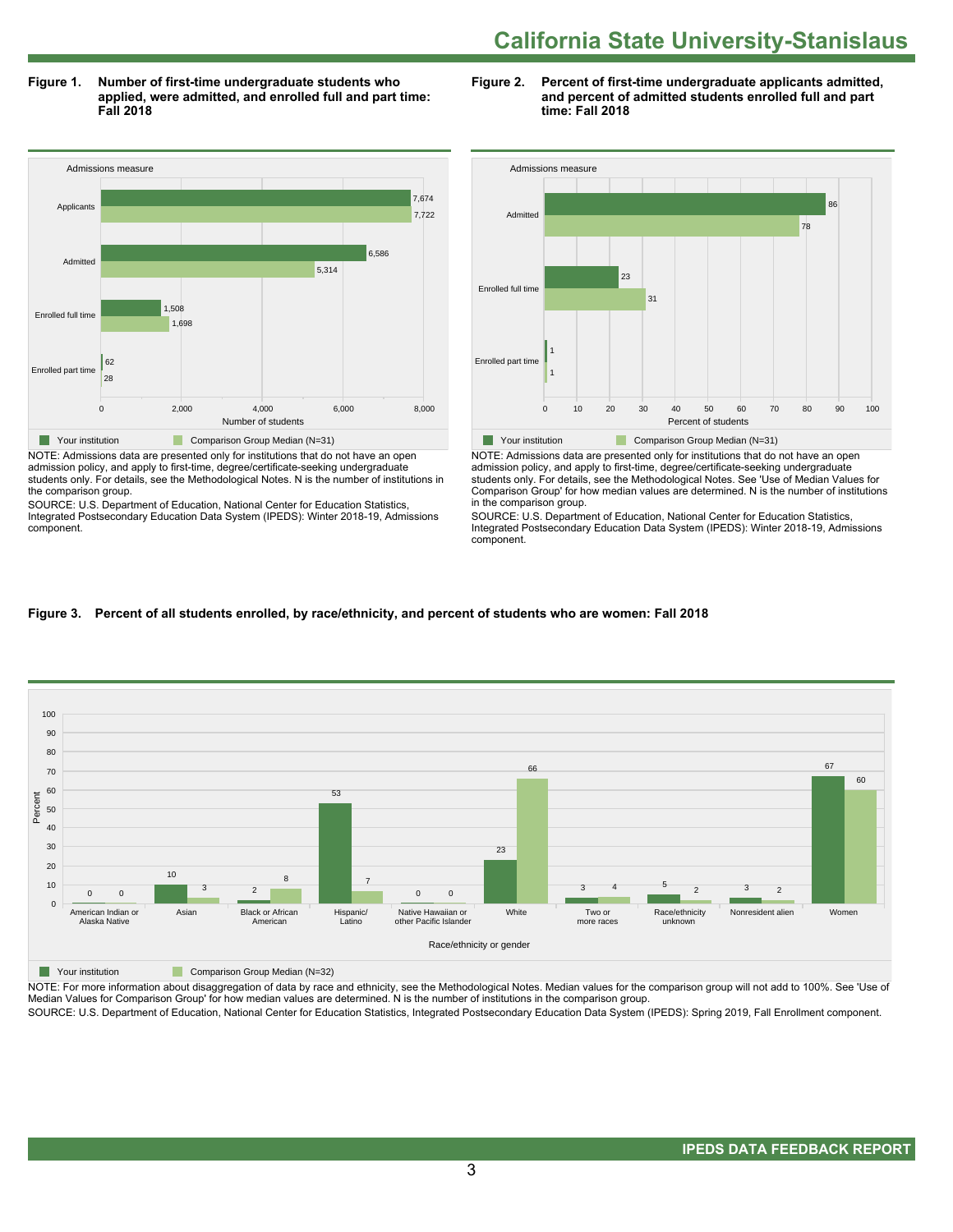**Figure 4. Unduplicated 12-month headcount of all students and of undergraduate students (2017-18), total FTE enrollment (2017-18), and full- and part-time fall enrollment (Fall 2018)**



NOTE: For details on calculating full-time equivalent (FTE) enrollment, see Calculating FTE in the Methodological Notes. Total headcount, FTE, and full- and part-time fall enrollment include both undergraduate and postbaccalaureate students, when applicable. N is the number of institutions in the comparison group.

SOURCE: U.S. Department of Education, National Center for Education Statistics, Integrated Postsecondary Education Data System (IPEDS): Fall 2018, 12-month Enrollment component and Spring 2019, Fall Enrollment component.

#### **Figure 6. Academic year tuition and required fees for full-time, first-time degree/certificate-seeking undergraduates: 2015-16 to 2018-19**



NOTE: The tuition and required fees shown here are the lowest reported from the categories of in-district, in-state, and out-of-state. N is the number of institutions in the comparison group.

SOURCE: U.S. Department of Education, National Center for Education Statistics, Integrated Postsecondary Education Data System (IPEDS): Fall 2018, Institutional Characteristics component.

**Figure 5. Number of degrees awarded, by level: 2017-18**



NOTE: For additional information about postbaccalaureate degree levels, see the Methodology Notes. N is the number of institutions in the comparison group. SOURCE: U.S. Department of Education, National Center for Education Statistics, Integrated Postsecondary Education Data System (IPEDS): Fall 2018, Completions component.

#### **Figure 7. Average net price of attendance for full-time, first-time degree/certificate-seeking undergraduate students, who were awarded grant or scholarship aid: 2015-16 to 2017- 18**



NOTE: Average net price is for full-time, first-time degree/certificate-seeking undergraduate students and is generated by subtracting the average amount of federal, state/local government, and institutional grant and scholarship awarded aid from the total cost of attendance. Total cost of attendance is the sum of published tuition and required fees, books and supplies, and the average room and board and other expenses. For details, see the Methodological Notes. N is the number of institutions in the comparison group.

SOURCE: U.S. Department of Education, National Center for Education Statistics, Integrated Postsecondary Education Data System (IPEDS): Fall 2018, Institutional Characteristics component and Winter 2018-19, Student Financial Aid component.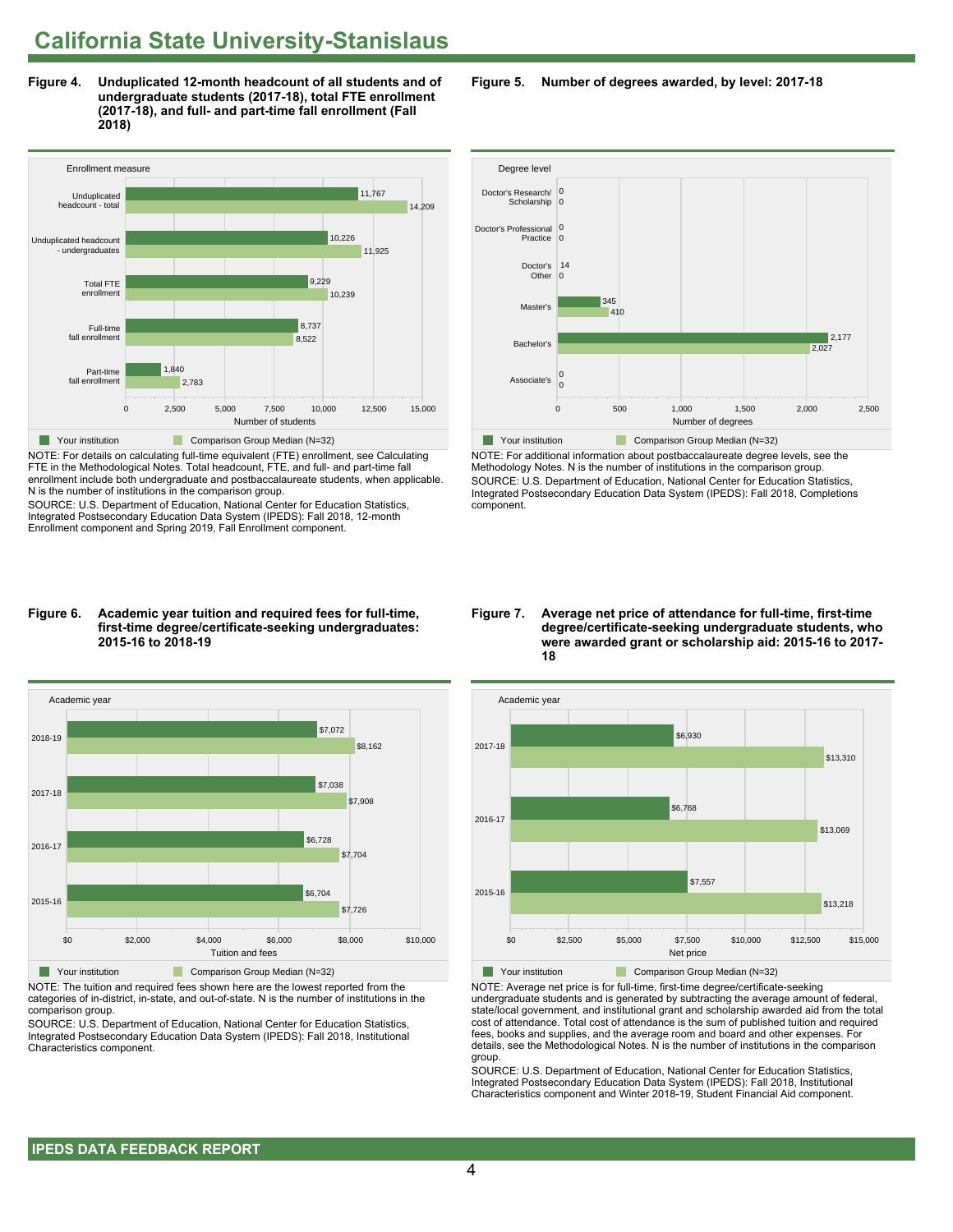**Figure 8. Percent of full-time, first-time degree/certificate-seeking undergraduate students who were awarded grant or scholarship aid from the federal government, state/local government, or the institution, or loans, by type of aid: 2017-18**



NOTE: Any grant aid above includes grant or scholarship aid awarded from the federal government, state/local government, or the institution. Federal grants includes Pell grants and other federal grants. Any loans includes federal loans and other loans awarded to students. For details on how students are counted for financial aid reporting, see Cohort Determination in the Methodological Notes. N is the number of institutions in the comparison group.

SOURCE: U.S. Department of Education, National Center for Education Statistics, Integrated Postsecondary Education Data System (IPEDS): Winter 2018-19, Student Financial Aid component.

#### **Figure 10. Retention rates of first-time bachelor's degree seeking students, by attendance status: Fall 2017 cohort**



NOTE: Retention rates are measured from the fall of first enrollment to the following fall. Academic reporting institutions report retention data as of the institution's official fall reporting date or as of October 15, 2017. Program reporters determine the cohort with enrollment any time between August 1-October 31, 2017 and retention based on August 1, 2018. Four-year institutions report retention rates for students seeking a bachelor's degree. For more details, see the Methodological Notes. N is the number of institutions in the comparison group.

SOURCE: U.S. Department of Education, National Center for Education Statistics, Integrated Postsecondary Education Data System (IPEDS): Spring 2019, Fall Enrollment component.





NOTE: Any grant aid above includes grant or scholarship aid awarded from the federal government, state/local government, or the institution. Federal grants includes Pell grants and other federal grants. Any loans includes federal loans and other loans awarded to students. Average amounts of aid were calculated by dividing the total aid awarded by the total number of recipients in each institution. N is the number of institutions in the comparison group.

SOURCE: U.S. Department of Education, National Center for Education Statistics, Integrated Postsecondary Education Data System (IPEDS): Winter 2018-19, Student Financial Aid component.



NOTE: Graduation rate cohort includes all full-time, first-time degree/certificate-seeking undergraduate students. Graduation and transfer-out rates are the Student Right-to-Know rates. Only institutions with mission to prepare students to transfer are required to report transfer out. For more details, see the Methodological Notes. N is the number of institutions in the comparison group.

SOURCE: U.S. Department of Education, National Center for Education Statistics, Integrated Postsecondary Education Data System (IPEDS): Winter 2018-19, Graduation Rates component.

#### **Figure 11. Graduation and transfer-out rates of full-time, first-time degree/certificate-seeking undergraduates within 150% of normal time to program completion: 2012 cohort**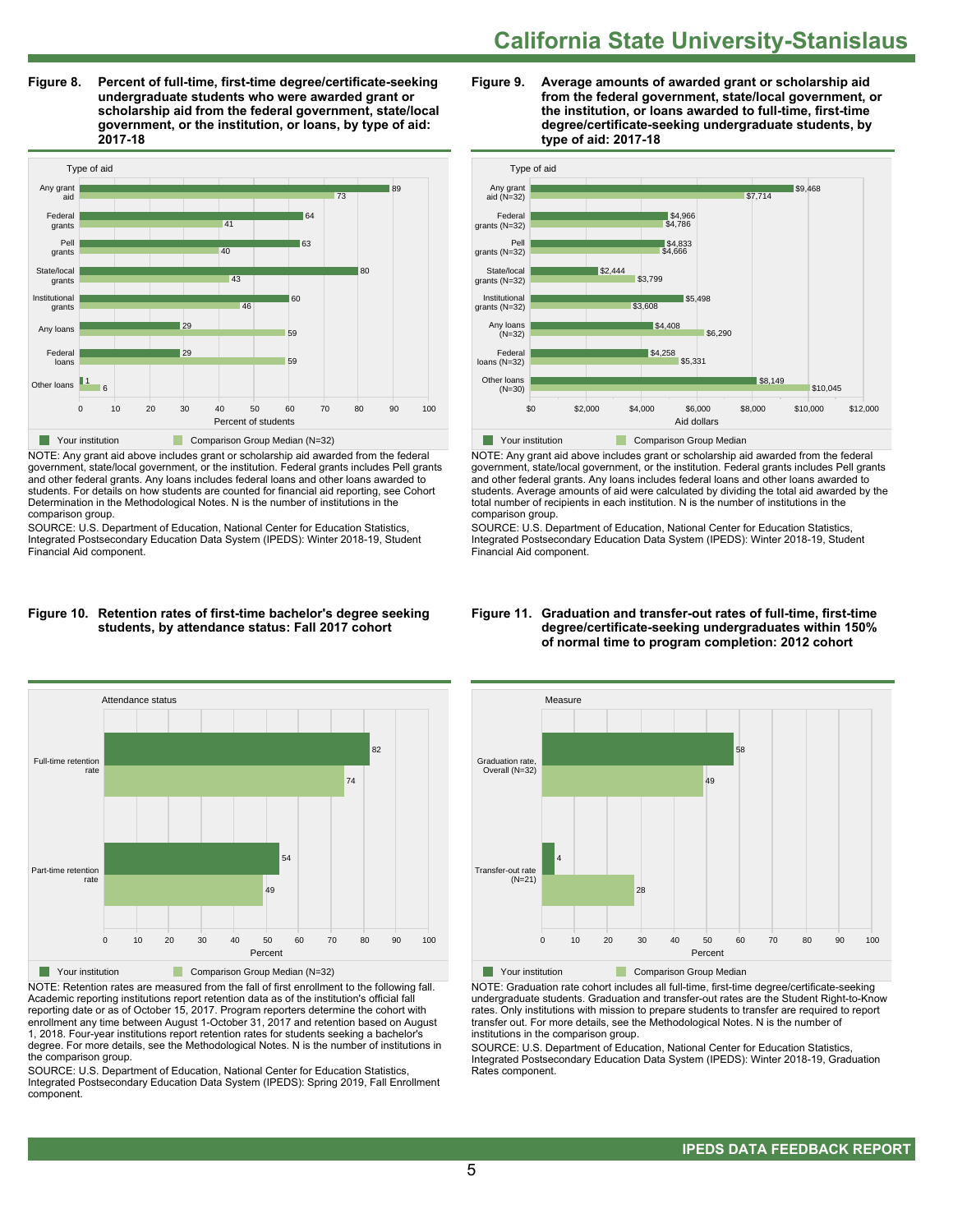**Figure 12. Graduation rates of full-time, first-time degree/certificate-seeking undergraduates within 150% of normal time to program completion, by race/ethnicity: 2012 cohort**



NOTE: For more information about disaggregation of data by race and ethnicity, see the Methodological Notes. The graduation rates are the Student Right-to-Know (SRK) rates. Median values for the comparison group will not add to 100%. N is the number of institutions in the comparison group.

SOURCE: U.S. Department of Education, National Center for Education Statistics, Integrated Postsecondary Education Data System (IPEDS): Winter 2018-19, Graduation Rates component.

# **Figure 13. Graduation rates of full-time, first-time degree/certificateseeking undergraduates within 150% of normal time to program completion, by type of aid: 2012 cohort**

# **Figure 14. Bachelor's degree graduation rates of full-time, first-time degree/certificate-seeking undergraduates within 4 years, 6 years, and 8 years: 2010 cohort**



NOTE: Graduation rate cohort includes all full-time, first-time degree/certificate-seeking undergraduate students. Data were collected on those students, who at entry of the cohort, were awarded a Pell Grant and students who were awarded a Subsidized Stafford loan, but did not receive a Pell Grant. Graduation rates are the Student Right-to-Know rates. For more details, see the Methodological Notes. N is the number of institutions in the comparison group.

SOURCE: U.S. Department of Education, National Center for Education Statistics, Integrated Postsecondary Education Data System (IPEDS): Winter 2018-19, Graduation Rates component.



NOTE: The 4-, 6-, and 8-year graduation rates are calculated using the number of students who completed a bachelor's or equivalent degree from a cohort of students who entered the institution seeking a bachelor's or equivalent degree. For details, see the Methodological Notes. N is the number of institutions in the comparison group. Medians are not reported for comparison groups with less than three values.

SOURCE: U.S. Department of Education, National Center for Education Statistics, Integrated Postsecondary Education Data System (IPEDS): Winter 2018-19, 200% Graduation Rates component.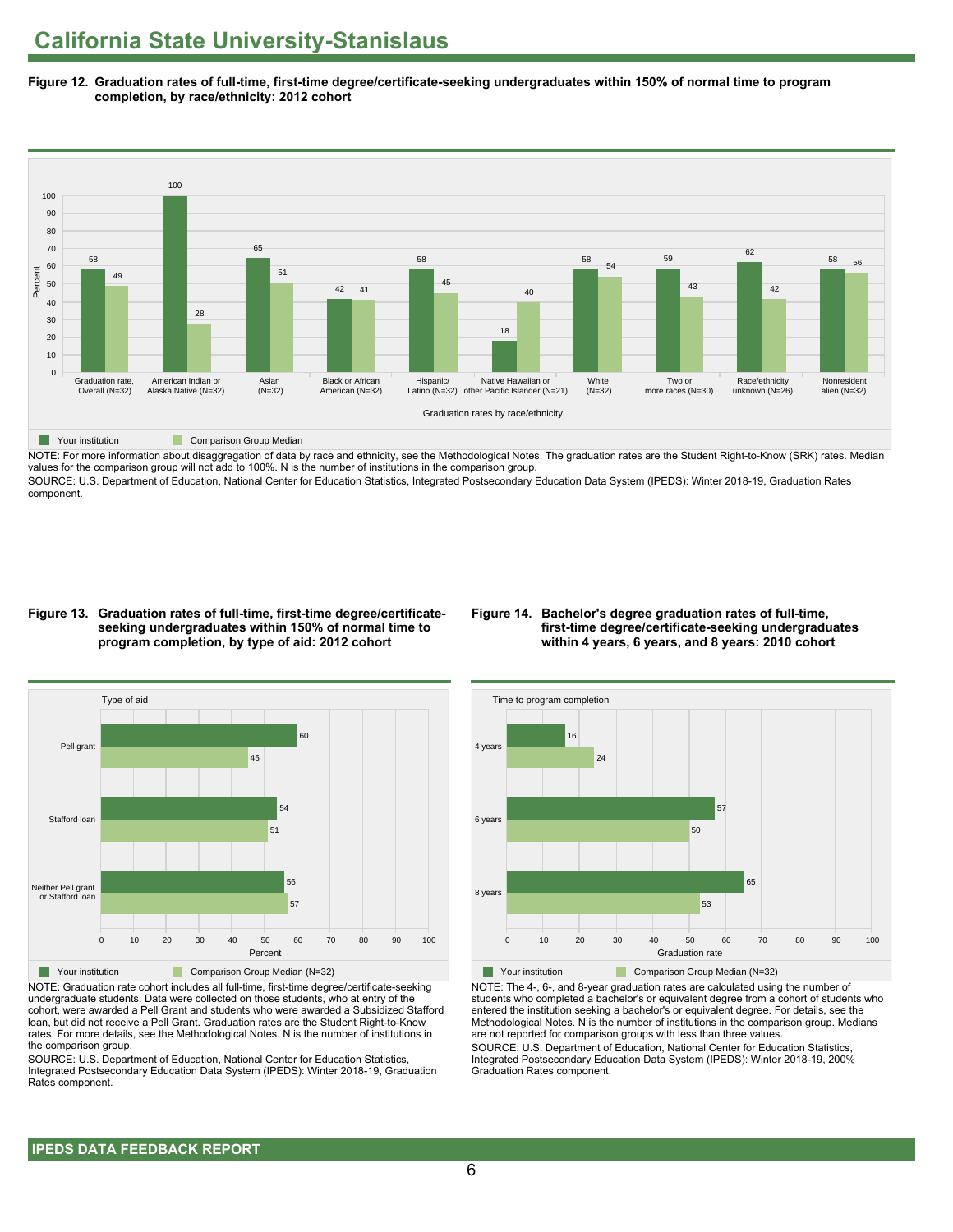#### **Figure 15. Award and enrollment rates of first-time, full-time, degree/certificate-seeking undergraduates after 8 years of entry, by Pell status: 2010-11 cohort**



NOTE: Award measures are based on the highest award received after 8 years of entry and enrollment measures are based on students who did not receive an award after 8 years of entry. Student cohorts (i.e., First-time, full-time; First-time, part-time; Non-first-time, full-time; and Non-first-time, part-time) are degree/certificate-seeking undergraduate students who entered the institution between July 1, 2010-June 30, 2011. Pell recipients are students with demonstrated financial need. For more details, see the Methodological Notes. N is the number of institutions in the comparison group.

SOURCE: U.S. Department of Education, National Center for Education Statistics, Integrated Postsecondary Education Data System (IPEDS): Winter 2018-19, Outcome Measures component.

#### **Figure 16. Award and enrollment rates of first-time, part-time, degree/certificate-seeking undergraduates after 8 years of entry, by Pell status: 2010-11 cohort**



NOTE: Award measures are based on the highest award received after 8 years of entry and enrollment measures are based on students who did not receive an award after 8 years of entry. Student cohorts (i.e., First-time, full-time; First-time, part-time; Non-first-time, full-time; and Non-first-time, part-time) are degree/certificate-seeking undergraduate students who entered the institution between July 1, 2010-June 30, 2011. Pell recipients are students with demonstrated financial need. For more details, see the Methodological Notes. N is the number of institutions in the comparison group.

SOURCE: U.S. Department of Education, National Center for Education Statistics, Integrated Postsecondary Education Data System (IPEDS): Winter 2018-19, Outcome Measures component.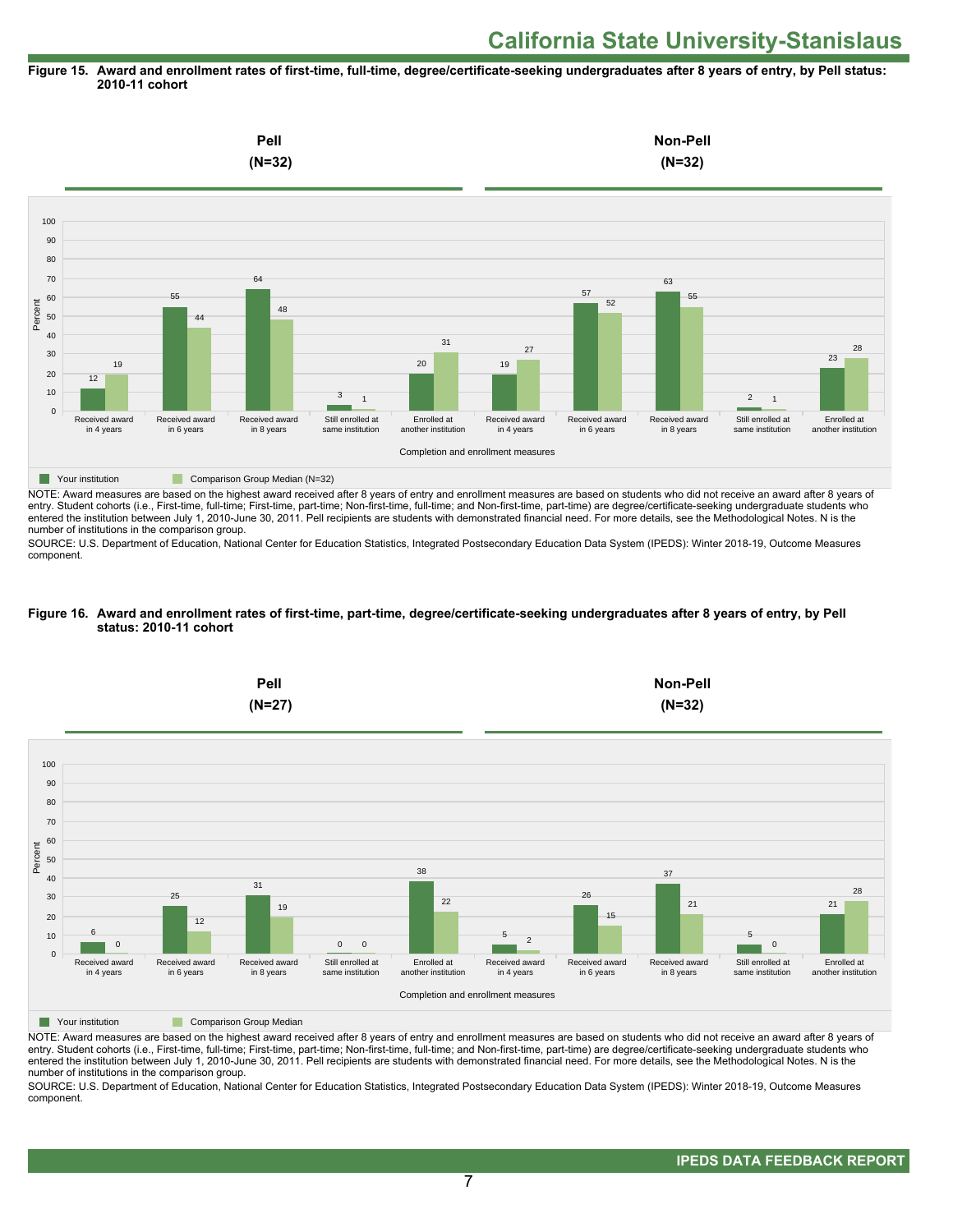**Figure 17. Award and enrollment rates of non-first-time, full-time, degree/certificate-seeking undergraduates after 8 years of entry, by Pell status: 2010-11 cohort**



NOTE: Award measures are based on the highest award received after 8 years of entry and enrollment measures are based on students who did not receive an award after 8 years of entry. Student cohorts (i.e., First-time, full-time; First-time, part-time; Non-first-time, full-time; and Non-first-time, part-time) are degree/certificate-seeking undergraduate students who entered the institution between July 1, 2010-June 30, 2011. Pell recipients are students with demonstrated financial need. For more details, see the Methodological Notes. N is the number of institutions in the comparison group.

SOURCE: U.S. Department of Education, National Center for Education Statistics, Integrated Postsecondary Education Data System (IPEDS): Winter 2018-19, Outcome Measures component.

#### **Figure 18. Award and enrollment rates of non-first-time, part-time, degree/certificate-seeking undergraduates after 8 years of entry, by Pell status: 2010-11 cohort**



NOTE: Award measures are based on the highest award received after 8 years of entry and enrollment measures are based on students who did not receive an award after 8 years of entry. Student cohorts (i.e., First-time, full-time; First-time, part-time; Non-first-time, full-time; and Non-first-time, part-time) are degree/certificate-seeking undergraduate students who entered the institution between July 1, 2010-June 30, 2011. Pell recipients are students with demonstrated financial need. For more details, see the Methodological Notes. N is the number of institutions in the comparison group.

SOURCE: U.S. Department of Education, National Center for Education Statistics, Integrated Postsecondary Education Data System (IPEDS): Winter 2018-19, Outcome Measures component.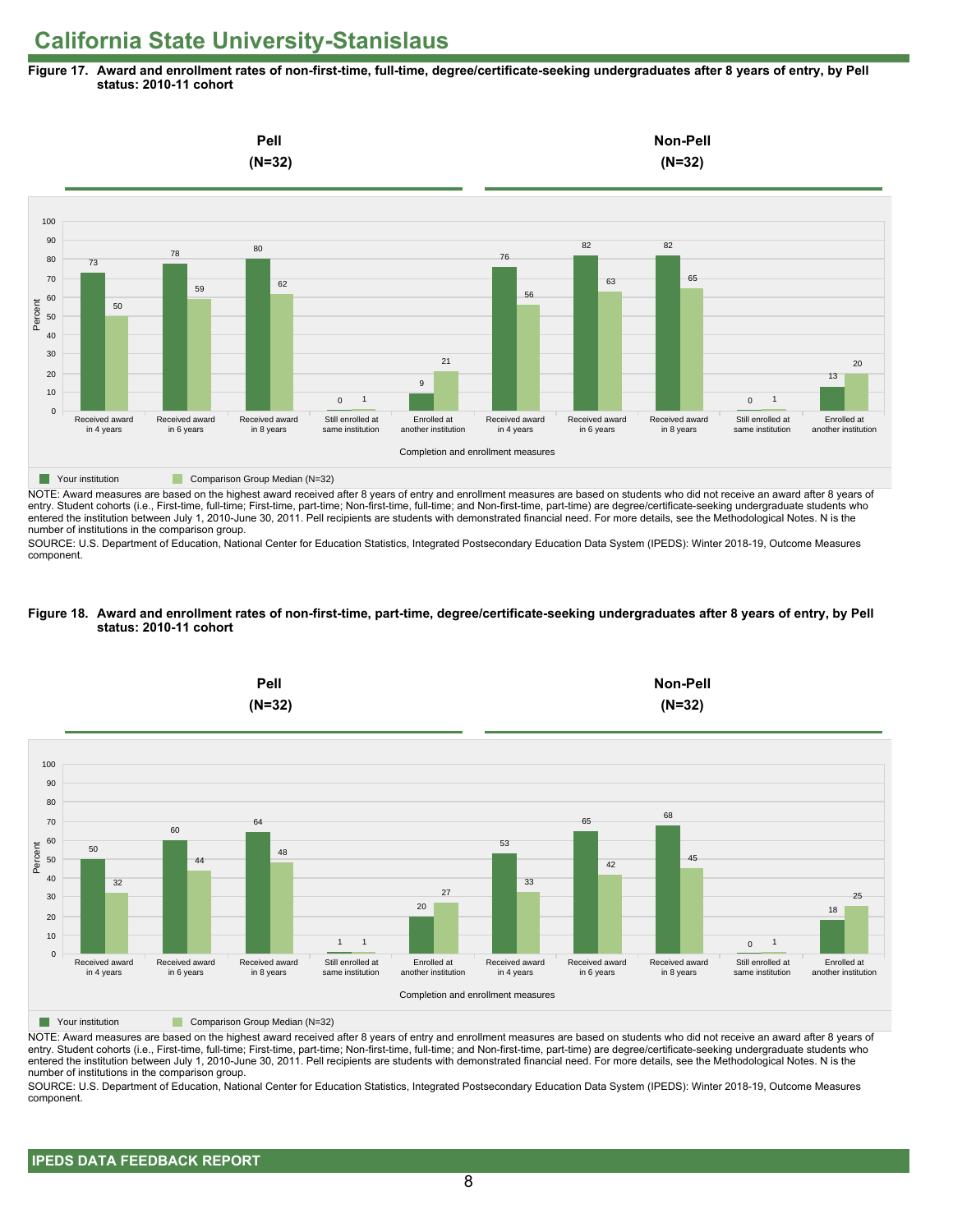**Figure 19. Percent distribution of core revenues, by source: Fiscal year 2018**

**Figure 20. Core expenses per FTE enrollment, by function: Fiscal year 2018**



NOTE: The comparison group median is based on those members of the comparison group that report finance data using the same accounting standards as the comparison institution. For more information, see the Methodological Notes. N is the number of institutions in the comparison group.

SOURCE: U.S. Department of Education, National Center for Education Statistics, Integrated Postsecondary Education Data System (IPEDS): Spring 2019, Finance component.



NOTE: Expenses per full-time equivalent (FTE) enrollment, particularly instruction, may be inflated because finance data includes all core expenses while FTE reflects credit activity only. For details on calculating FTE enrollment and a detailed definition of core expenses, see the Methodological Notes. N is the number of institutions in the comparison group. SOURCE: U.S. Department of Education, National Center for Education Statistics, Integrated Postsecondary Education Data System (IPEDS): Fall 2018, 12-month Enrollment component and Spring 2019, Finance component.

#### **Figure 21. Full-time equivalent staff, by occupational category: Fall 2018**



NOTE: Graduate assistants are not included. For calculation details, see the Methodological Notes. N is the number of institutions in the comparison group. SOURCE: U.S. Department of Education, National Center for Education Statistics, Integrated Postsecondary Education Data System (IPEDS): Spring 2019, Human Resources component.

#### **Figure 22. Average salaries of full-time instructional non-medical staff equated to 9-months worked, by academic rank: Academic year 2018-19**



NOTE: See Methodology Notes for more details on average salary. N is the number of institutions in the comparison group.

SOURCE: U.S. Department of Education, National Center for Education Statistics, Integrated Postsecondary Education Data System (IPEDS): Spring 2019, Human Resources component.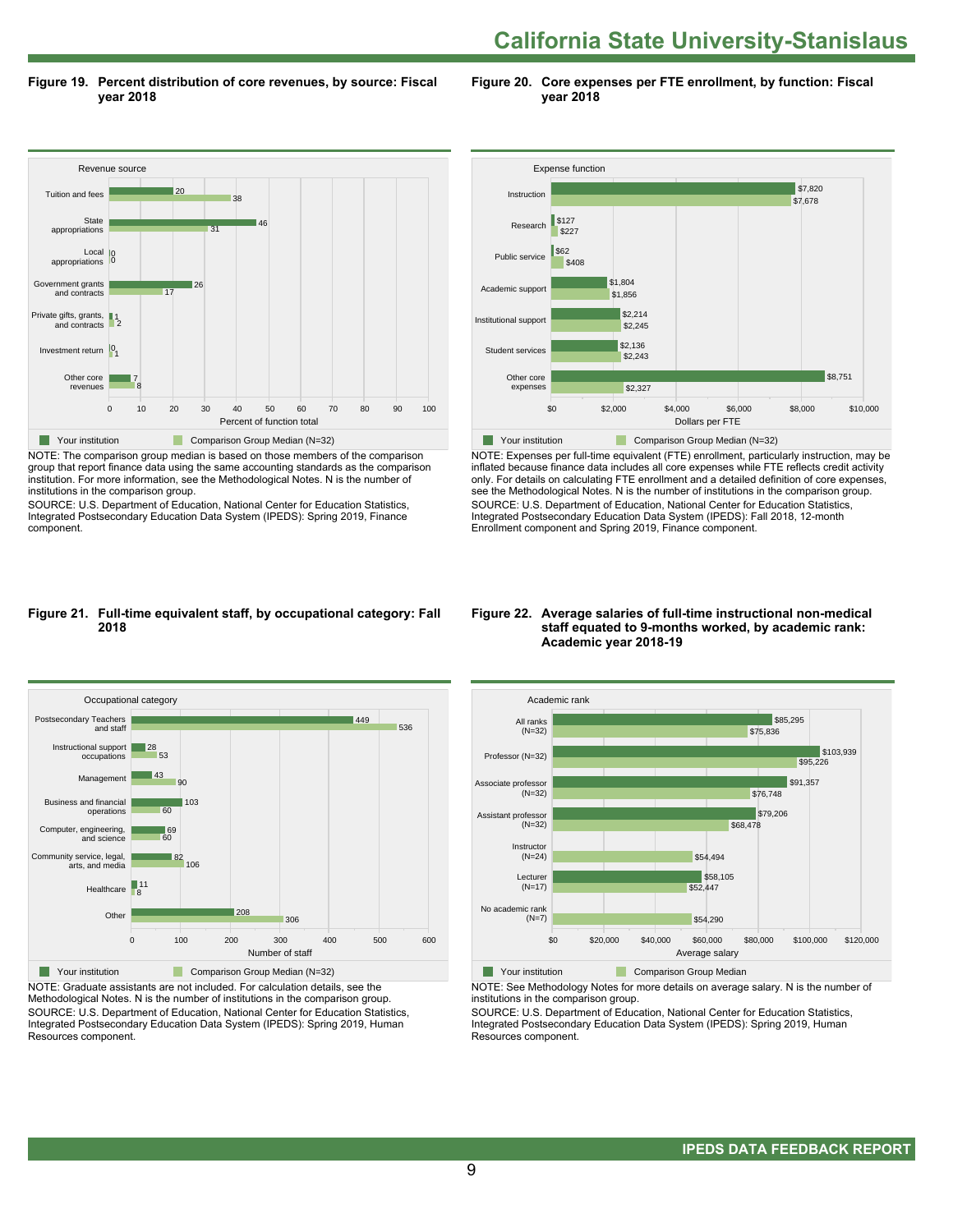**Figure 23. Percent distribution of library collection, by material type: Fiscal Year 2018**





SOURCE: U.S. Department of Education, National Center for Education Statistics, Integrated Postsecondary Education Data System (IPEDS): Spring 2019, Academic Libraries component.



NOTE: N is the number of institutions in the comparison group. SOURCE: U.S. Department of Education, National Center for Education Statistics, Integrated Postsecondary Education Data System (IPEDS): Spring 2019, Academic Libraries component.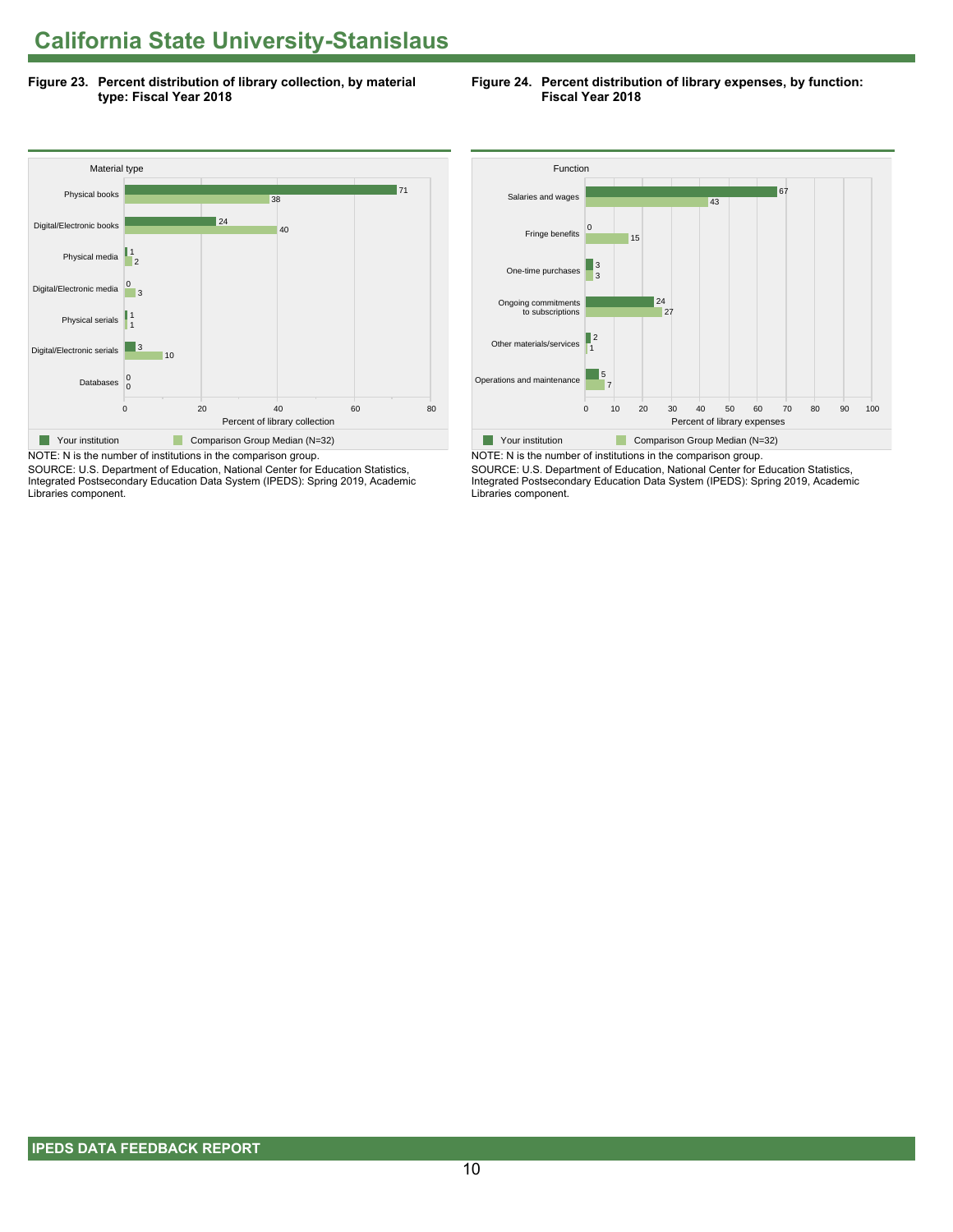# **METHODOLOGICAL NOTES**

# **Overview**

This report is based on data supplied by institutions to IPEDS during 2018-19 data collection year. Response rates exceeded 99% for most surveys. IPEDS First Look reports at<https://nces.ed.gov/pubsearch/getpubcats.asp?sid=010> provide some information on aggregate institutional responses. Furthermore, data used in this report are provisional level and may be revised for a limited time through the IPEDS Prior Year Revision system.

# **Use of Median Values for Comparison Group**

This report compares your institution's data to the median value for the comparison group for each statistic shown in the figure. If more than one statistic is present in a figure, the median values are determined separately for each indicator or statistic. Medians are not displayed for comparison groups with fewer than three values. Where percentage distributions are presented, median values may not add to 100%. To access all the data used to create the figures included in this report, go to 'Use the Data' portal on the IPEDS website at this provided link ([https://nces.ed.gov/ipeds\)](https://nces.ed.gov/ipeds).

# **Missing Statistics**

If a statistic is not reported for your institution, the omission indicates that the statistic is not relevant to your institution and the data were not collected. Not all notes may be applicable to your report.

# **Use of Imputed Data**

All IPEDS data are subject to imputation for total (institutional) and partial (item) nonresponse. If necessary, imputed values were used to prepare your report.

# **Data Confidentiality**

IPEDS data are not collected under a pledge of confidentiality.

# **Disaggregation of Data by Race/Ethnicity**

When applicable, some statistics are disaggregated by race/ethnicity. Data disaggregated by race/ethnicity have been reported using the 1997 Office of Management and Budget categories. Detailed information about the race/ethnicity categories can be found at <https://nces.ed.gov/ipeds/Section/Resources>.

# **Cohort Determination for Reporting Student Financial Aid, Graduation Rates, and Outcome Measures**

Student cohorts for reporting Student Financial Aid and Graduation Rates data are based on the reporting type of the institution. For institutions that report based on an academic year (those operating on standard academic terms), student counts and cohorts are based on fall term data. Student counts and cohorts for program reporters (those that do not operate on standard academic terms) are based on unduplicated counts of students enrolled during a full 12-month period.

Student cohorts for reporting Outcome Measures are based on a full-year cohort from July 1-June 30 for all degree-granting institutions.

# **DESCRIPTION OF STATISTICS USED IN THE FIGURES**

# **Admissions (only for non-open-admissions schools)**

# *Admissions and Test Score Data*

Admissions and test score data are presented only for institutions that do not have an open admission policy, and apply to first-time, degree/certificate-seeking undergraduate students only. Applicants include only those students who fulfilled all requirements for consideration for admission and who were notified of one of the following actions: admission, non-admission, placement on a wait list, or application withdrawn (by applicant or institution). Admitted applicants (admissions) include wait-listed students who were subsequently offered admission. Early decision, early action, and students who began studies during the summer prior to the fall reporting period are included. For customized Data Feedback Reports, test scores are presented only if scores are required for admission.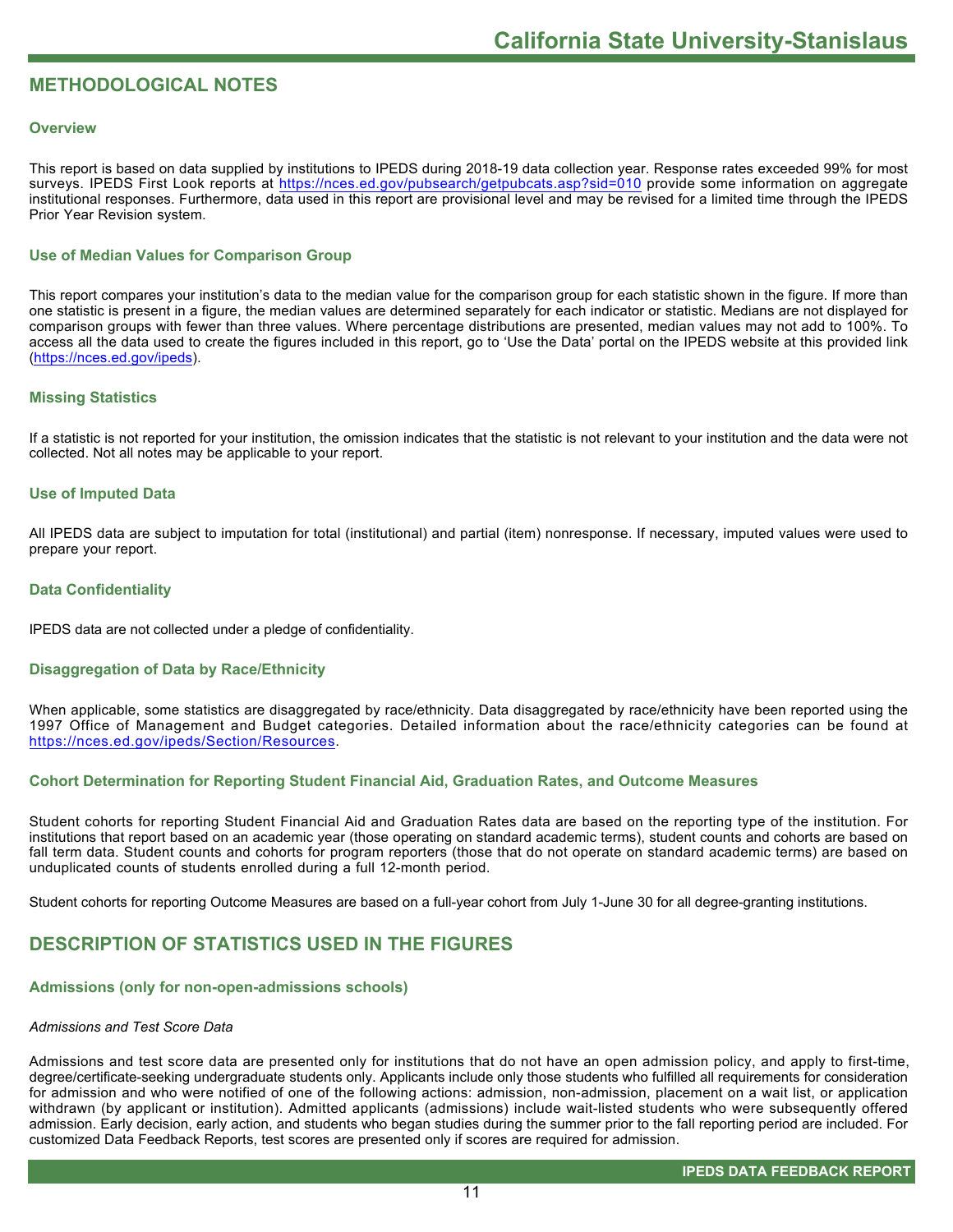# **Student Enrollment**

# *Enrollment Counts*

12-month Enrollment captures a cumulative unduplicated headcount of enrollment over the full 12-month period beginning July 1 and ending June 30. In contrast, Fall Enrollment captures number of students enrolled on a particular date in the fall. Fall enrollment is often referred to as a "snapshot" of an institution"s enrollment at a specific time.

# *FTE Enrollment*

The full-time equivalent (FTE) enrollment used in this report is the sum of the institution's FTE undergraduate enrollment and FTE graduate enrollment (as calculated from or reported on the 12-month Enrollment component). Undergraduate and graduate FTE are estimated using 12-month instructional activity (credit and/or contact hours). See "Calculation of FTE Students (using instructional activity)" in the IPEDS Glossary at <https://surveys.nces.ed.gov/ipeds/VisGlossaryAll.aspx>.

# *Total Entering Undergraduate Students*

Total entering students are students at the undergraduate level, both full- and part-time, new to the institution in the fall term (or the prior summer term who returned in the fall). This includes all first-time undergraduate students, students transferring into the institution at the undergraduate level, and non-degree/certificate-seeking undergraduates entering in the fall. Only degree-granting, academic year reporting institutions provide total entering student data.

# **Completions**

# *Completions and Completers*

Completions collects data on undergraduate and graduate completions and completers in a 12-month period. Completions are the counts of postsecondary awards granted where each award reported once but multiple awards may be reported for one recipient. Completers are the counts of students granted postsecondary awards. The count of completers is collected in two ways. The first way counts all completers, while the second way counts completers by award level (e.g., number of associate's completers, number of bachelor's completers).

# **Student Financial Aid**

# *Financial Aid Recipients and Amounts*

Student Financial Aid collects the counts of undergraduate students awarded different types of financial aid and the total amounts of aid awarded. The average dollar amount of aid awarded is then calculated. In addition, Student Financial Aid collects counts of full-time, first-time undergraduate student awarded aid and amounts of aid, and counts of undergraduate and graduate students receiving military educational benefits.

# **Charges and Net Price**

#### *Average Institutional Net Price*

IPEDS collects data to calculate average net price at each institution for two groups of undergraduate students: those awarded grant aid and those awarded Title IV federal aid.

Average net price is calculated for full-time, first-time degree/certificate-seeking undergraduates who were awarded grant or scholarship aid from the federal government, state/local government, or the institution anytime during the full aid year. For public institutions, this includes only students who paid the in-state or in-district tuition rate. Other sources of grant aid are excluded. Average net price is generated by subtracting the average amount of federal, state/local government, and institutional grant and scholarship aid from the total cost of attendance. Total cost of attendance is the sum of published tuition and required fees, books and supplies, and the average room and board and other expenses.

For the purpose of the IPEDS reporting, aid awarded refers to financial aid that was awarded to, and accepted by, a student. This amount may differ from the aid amount that is disbursed to a student.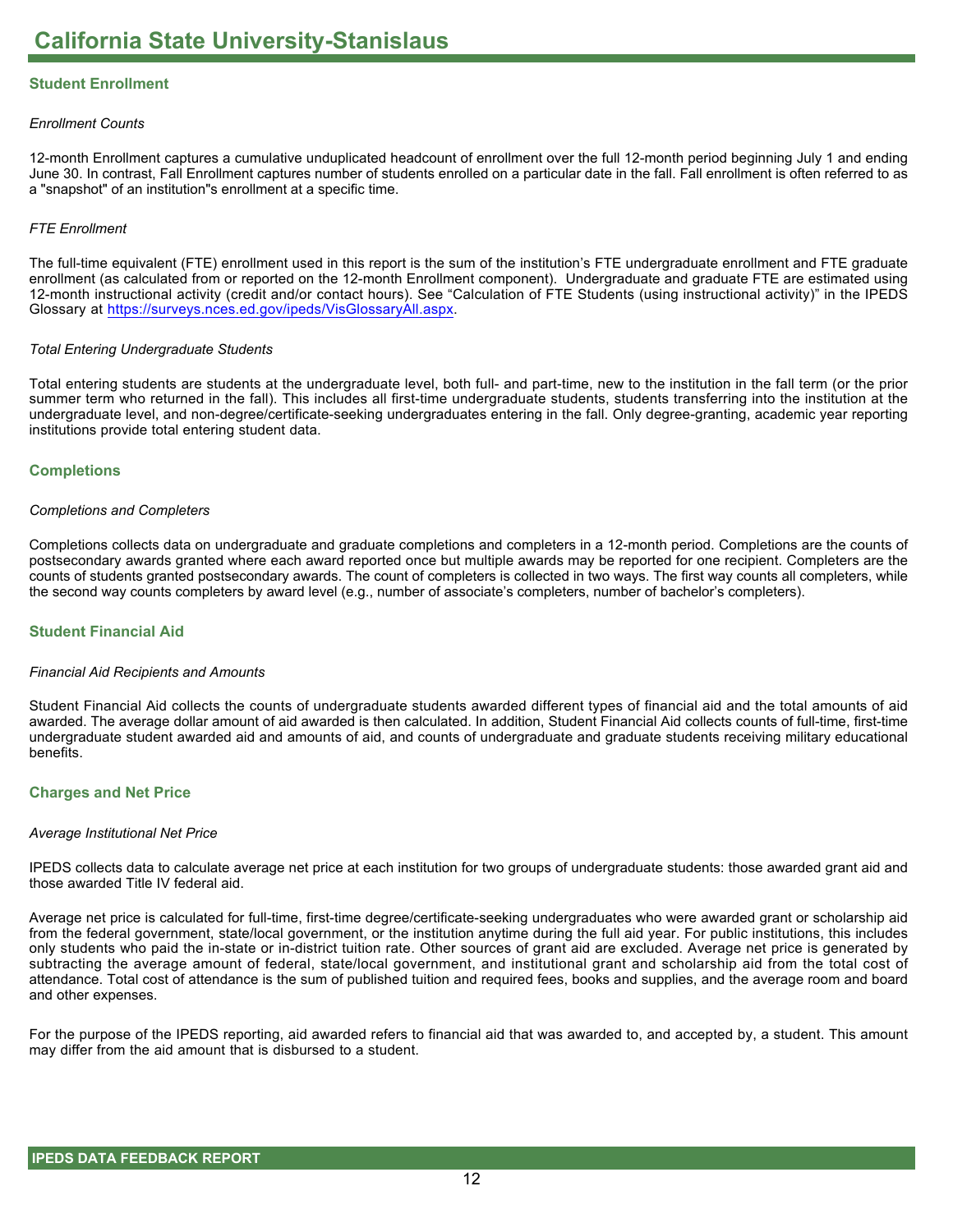# **Retention, Graduation Rates, and Outcome Measures**

# *Retention Rates*

Retention rates are measures of the rate at which students persist in their educational program at an institution, expressed as a percentage. For four-year institutions, this is the percentage of first-time bachelors (or equivalent) degree-seeking undergraduates from the previous fall who are again enrolled in the current fall. For all other institutions this is the percentage of first-time degree/certificate-seeking students from the previous fall who either re-enrolled or successfully completed their program by the current fall. The full-time retention rate is calculated using the percentage of full-time, first-time degree/certificate-seeking undergraduates, while the part-time rate is calculated using the percentage of part-time, first-time degree/certificate-seeking undergraduates.

# *Graduation Rates and Transfer-out Rate*

Graduation rates are those developed to satisfy the requirements of the Student Right-to-Know Act and Higher Education Act, as amended, and are defined as the total number of individuals from a given cohort of full-time, first-time degree/certificate-seeking undergraduates who completed a degree or certificate within a given percent of normal time to complete all requirements of the degree or certificate program; divided by the total number of students in the cohort of full-time, first-time degree/certificate-seeking undergraduates minus any allowable exclusions. Institutions are permitted to exclude from the cohort students who died or were totally and permanently disabled; those who left school to serve in the armed forces or were called up to active duty; those who left to serve with a foreign aid service of the federal government, such as the Peace Corps; and those who left to serve on an official church mission.

A further extension of the traditional Graduation Rates (GR) component which carries forward 100% and 150% graduation rates data previously reported in the GR component is the Graduation Rates 200% (GR200) component, which requests information on any additional completers and exclusions from the cohort between 151% and 200% normal time for students to complete all requirements of their program of study.

Transfer-out rate is the total number of students from the cohort who are known to have transferred out of the reporting institution (without earning a degree/award) and subsequently re-enrolled at another institution within the same time period; divided by the same adjusted cohort (initial cohort minus allowable exclusions) as described above. Only institutions with a mission that includes providing substantial preparation for students to enroll in another eligible institution are required to report transfers out.

# *Outcome Measures Data*

Alternative measures of student success are reported by degree-granting institutions to describe the outcomes of four degree/certificateseeking undergraduate student groups: First-time, full-time (FTFT); First-time, part-time (FTPT); Non-first-time, full-time entering (NFTFT); and Non-first-time, part-time entering (NFTPT). Additionally, each of the four cohorts collects data on two subcohorts: Pell grant recipients and non -Pell grant recipients. These measures provide the 4-year, 6-year, and 8-year award rates (or completions rates) after entering an institution. NCES calculates award rates by dividing a cohort's or subcohort's adjusted cohort into the number of total awards at 4-year, 6-year, and 8year status points.

The initial cohort can be revised and take allowable exclusions resulting in an adjusted cohort. Institutions are permitted to exclude from the initial cohort students who died or were totally and permanently disabled; those who left school to serve in the armed forces or were called up to active duty; those who left to serve with a foreign aid service of the federal government, such as the Peace Corps; and those who left to serve on an official church mission.

The highest award and the type of award (i.e., certificate, Associate's, or Bachelor's) are reported at each status point. For students who did not earn an undergraduate award after 8-years of entry, the enrollment statuses are reported as either still enrolled at the institution, or subsequently transferred out of the institution. Unlike the Graduation Rates data, all institutions must report on a full-year cohort (students entering July 1 of one year to June 30 to the next) and on their transfer out students, regardless if the institution has a mission that provides substantial transfer preparation.

# **Finance**

# *Core Revenues*

Core revenues for public institutions reporting under GASB standards include tuition and fees; government (federal, state, and local) appropriations and operating and nonoperating grants/contracts; private gifts, grants, and contracts (private operating grants/contracts plus gifts and contributions from affiliated entities); sales and services of educational activities; investment income; other operating and nonoperating sources; and other revenues and additions (capital appropriations and grants and additions to permanent endowments). "Other core revenues" include federal appropriations, sales and services of educational activities, other operating and nonoperating sources, and other revenues and additions.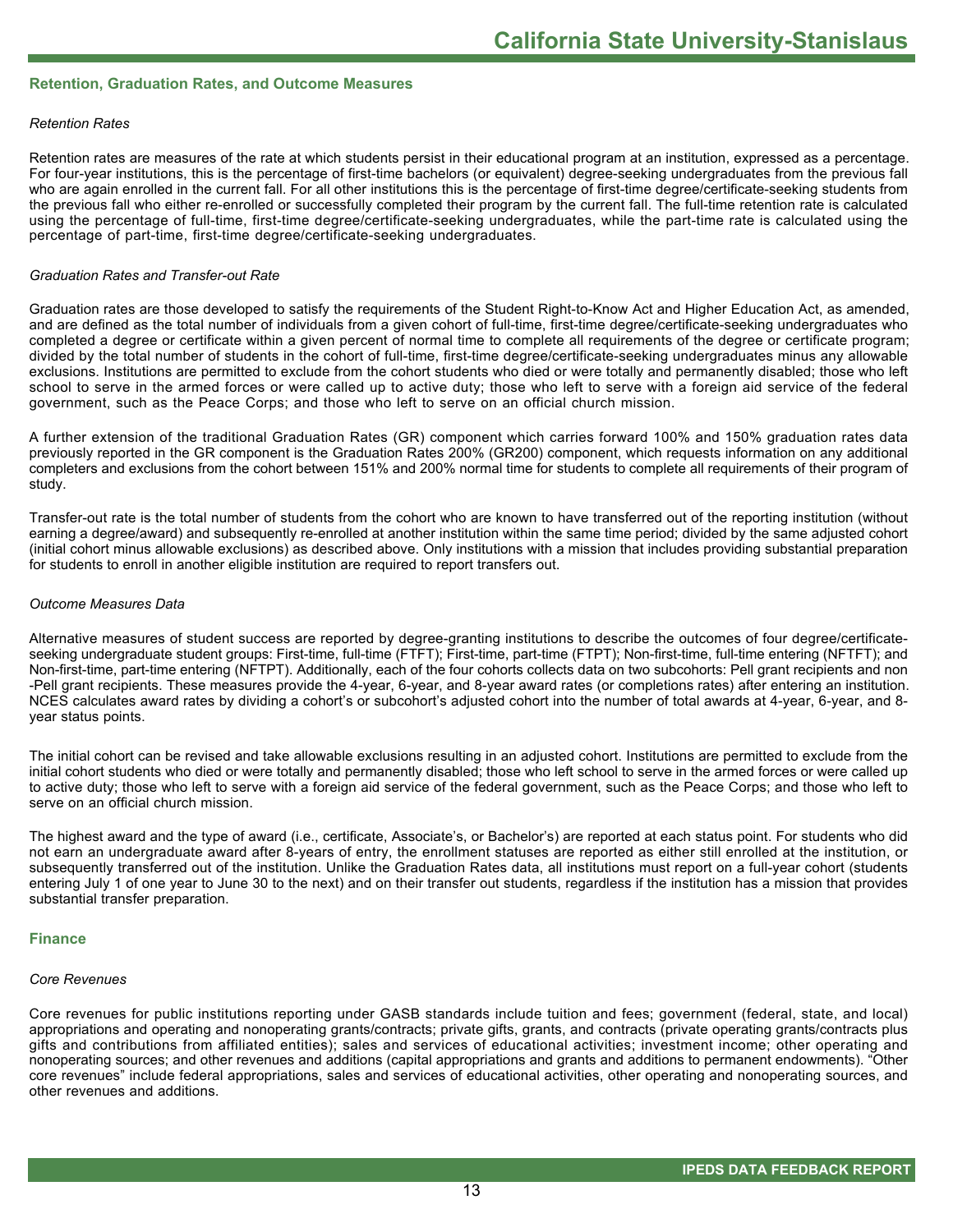Core revenues for private, not-for-profit institutions (and a small number of public institutions) reporting under FASB standards include tuition and fees; government (federal, state, and local) appropriations and grants/contracts; private gifts, grants and contracts (including contributions from affiliated entities); investment return; sales and services of educational activities; and other sources (a generated category of total revenues minus the sum of core and noncore categories on the Finance component). "Other core revenues" include government (federal, state, and local) appropriations, sales and services of educational activities, and other sources.

Core revenues for private, for-profit institutions reporting under FASB standards include tuition and fees; government (federal, state, and local) appropriations and grants/contracts; private grants/ contracts; investment income; sales and services of educational activities; and other sources (a generated category of total revenues minus the sum of core and noncore categories on the Finance component). "Other core revenues" include government (federal, state, and local) appropriations and other sources.

At degree-granting institutions, core revenues exclude revenues from auxiliary enterprises (e.g., bookstores and dormitories), hospitals, and independent operations. Non-degree-granting institutions do no report revenue from auxiliary enterprises in a separate category, and thus may include these amounts in the core revenues from other sources.

# *Core Expenses*

Core expenses include expenses for instruction, research, public service, academic support, institutional support, student services, grant aid/scholarships and fellowships (net of discounts and allowances), and other functional expenses (a generated category of total expense minus the sum of core and noncore functions on the Finance component). Expenses for operation and maintenance of plant, depreciation, and interest are allocated to each of the other functions. Core expenses at degree-granting institutions exclude expenses for auxiliary enterprises (e.g., bookstores and dormitories), hospitals, and independent operations. Non-degree-granting institutions do not report expenses for auxiliary enterprises in a separate category and thus may include these amounts in the core expenses as other expenses. "Other core expenses" is the sum of grant aid/scholarships and fellowships and other expenses.

# *Endowment Assets*

Endowment assets, for public institutions under GASB standards, and private, not-for-profit institutions under FASB standards, include gross investments of endowment funds, term endowment funds, and funds functioning as endowment for the institution and any of its foundations and other affiliated organizations. Private, for-profit institutions under FASB do not hold or report endowment assets.

# *Salaries and Wages*

Salaries and wages for public institutions under GASB standards and private (not-for-profit and for-profit) institutions under FASB standards, include amounts paid as compensation for services to all employees regardless of the duration of service, and amounts made to or on behalf of an individual over and above that received in the form of a salary or wage.

# **Staff**

# *FTE Staff*

The full-time-equivalent (FTE) by occupational category is calculated by summing the total number of full-time staff and adding one-third of the total number of part-time staff. Graduate assistants are not included.

# *Equated Instructional Non-Medical Staff Salaries*

Institutions reported the number of full-time nonmedical instructional staff and their salary outlays by academic rank, gender, and the number of months worked (9-, 10-, 11-, and 12-months). Salary outlays for staff who worked 10-, 11-, and 12-months were equated to 9-months of work by multiplying the outlays reported for 10-months by 0.90, the outlays reported for 11 months by 0.818, and the outlays reported for 12 months by 0.75. The equated 10-, 11-, and 12-outlays were then added to the outlays for instructional staff that worked 9-months to generate a total 9-month equated salary outlay. The total 9-month equated outlay was then divided by total number of instructional non-medical staff to determine an equated 9-month average salary. This calculation was done for each academic rank. Salary outlays were not reported for staff that work less than 9-months and were excluded.

# *Student-to-Faculty Ratio*

Institutions can provide their institution's student-to-faculty ratio (i.e., student-to-instructional staff) for undergraduate programs or follow the NCES guidance in calculating their student-to-faculty ratio, which is as follows: the number of FTE students (using Fall Enrollment survey data) divided by total FTE instructional staff (using the total Primarily instruction + Instruction/research/public service staff reported in Human Resources component and adding any not primarily instructional staff that are teaching a credit course). For this calculation, FTE for students is equal to the number of the full-time students plus one-third the number of part-time students; FTE for instructional staff is similarly calculated. Students in "stand-alone" graduate or professional programs (such as, medicine, law, veterinary, dentistry, social work, or public health) and instructional staff teaching in these programs are excluded from the FTE calculations.